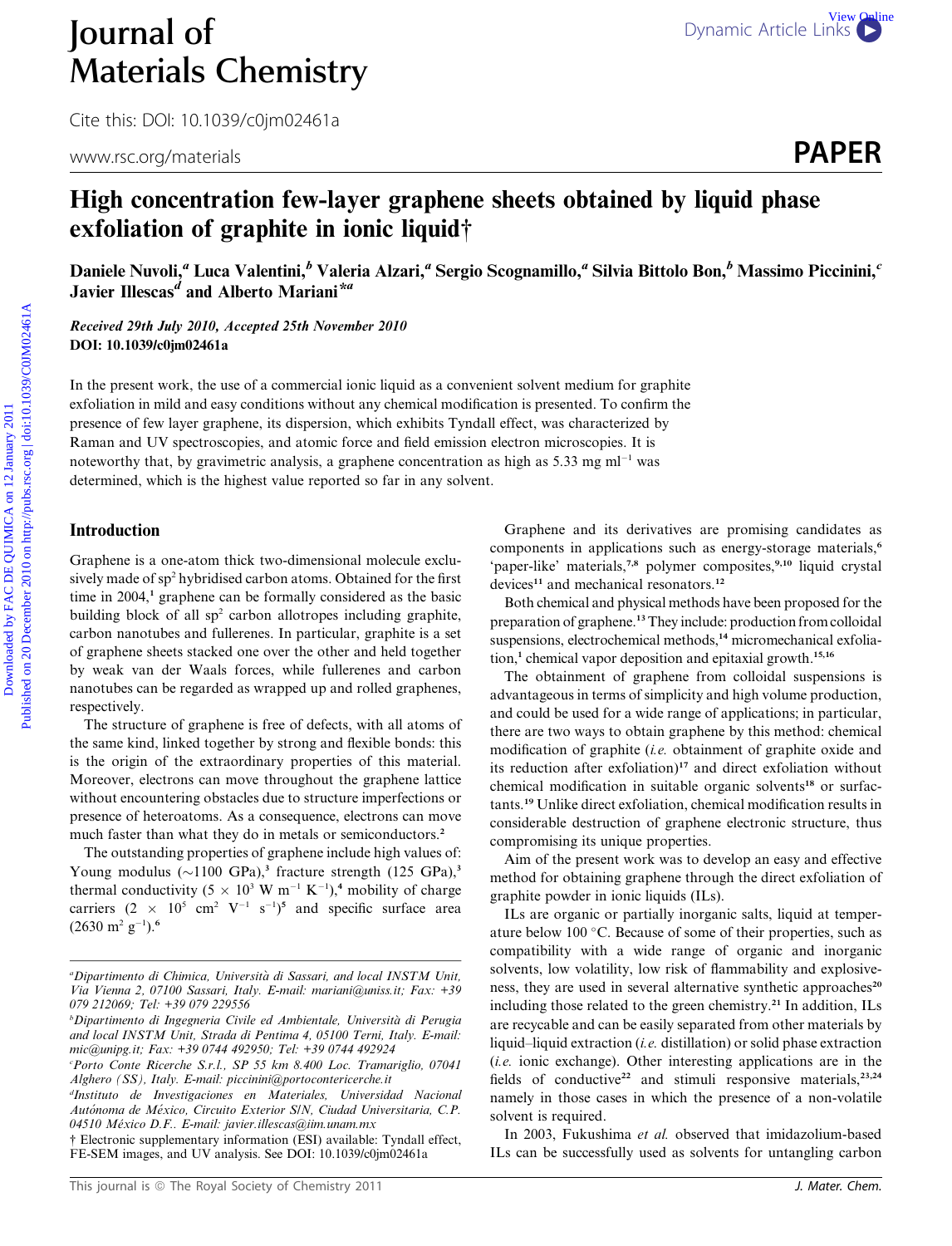nanotubes.<sup>25</sup> It was assumed that this process involves interactions between  $\pi$  electrons of the nanotube and the positive charge of the imidazolium ring. In 2008, Liu et al. reported the preparation of graphene nanosheets by electrochemical synthesis assisted by imidazolium ILs.<sup>14</sup> In 2010, Zhou et al. reported the use of the ionic liquid 1-butyl-3-methylimidazolium hexafluorophosphate as a solvent to disperse graphene, stabilized with a polymerized ionic liquid.<sup>26</sup> However, these latter two works deal with the use of ILs as media for the chemical synthesis and/or modification of graphene or graphite, respectively.

In the present work, stable graphene dispersions in a proper ionic liquid without any chemical modification nor any stabilizing additive are obtained.

# Results and discussion

As described in the Experimental, graphene was obtained by grounding and sonicating graphite in 1-hexyl-3-methylimidazolium hexafluorophosphate (HMIH), which is the ionic liquid chosen for the present work. The dispersions of graphene appear as homogeneous gray to black viscous liquids, which were found to be stable for about three weeks. The occurrence of the Tyndall effect (see ESI†) confirmed the colloidal nature of the dispersions.

In a first series of experiments, a study on the effect of sonication time<sup>27</sup> on graphene concentration was performed by gravimetry and UV analysis. As can be seen in Table 1, graphene concentration increases considerably with sonication time going from 11  $\mu$ g ml<sup>-1</sup>, for 30 min of ultrasound application, to over  $2.332$  mg ml<sup>-1</sup> for 24 h of sonication time. The visual difference between these two samples is shown in Fig. 1.

A second series of experiments was performed in order to determine the best initial graphite concentration that allows obtaining the highest graphene concentration (Fig. 2) by keeping constant the sonication time as determined in the previous series  $(24 h)$ . Graphene concentration as high as 5.33 mg ml<sup>-1</sup> was achieved, a value that is the highest reported so far for any solvent.<sup>27-30</sup> On this respect, it should be noticed that, as already reported in the literature, $27$  the final concentration of graphene is largely affected by various operational parameters, including reactor geometry and dispersion volume. (A thorough study on the effect of these parameters on graphene concentration and properties is in progress and will be reported soon.) The concentration values determined by gravimetry were used together with UV spectroscopy data in order to determine the actual absorption coefficient of graphene in HMIH, which was found to be  $\alpha = 1172$  ml mg<sup>-1</sup> m<sup>-1</sup>, a value significantly lower than others reported in literature.<sup>18,28,31</sup>

**Table 1** Graphene concentration  $(\pm 5.0\%)$  as a function of sonication time for samples with 1.0 wt% of initial graphite

| Sonication time/h | Graphene<br>concentration/mg $ml^{-1}$ |
|-------------------|----------------------------------------|
| 0.5               | 0.011                                  |
| 6.5               | 0.238                                  |
| 14.5              | 1.640                                  |
| 24.0              | 2.332                                  |



Fig. 1 Images of dispersions obtained after 0.5 h (left) and 24 h (right) of sonication time for samples with 1 wt% of initial graphite.

In order to characterize the graphene sheets, field-emission scanning electron microscopy (FE-SEM) and atomic force microscopy (AFM) were carried out on drop-cast films obtained by removing the ionic liquid with chloroform. The presence of large flakes of  $\sim$ 3 to 4 µm in diameter (Fig. 3a) is clearly evident. A similar morphological aspect was obtained for the graphene films deposited from different initial graphite concentrations (see ESI†).

AFM is one of the most direct methods of quantifying the degree of exfoliation to graphene sheet level. $32,33$  Tapping mode AFM image of the deposited film is reported in Fig. 3b. Graphene flakes with average thickness of about 2 nm were observed.

The degree of exfoliation of the starting graphite flakes was also captured with Raman spectroscopy characterization. Indeed, Raman allows unambiguous nondestructive identification of single layer, bilayer, and few layer graphene flakes.<sup>31,34-36</sup> Raman spectra were performed onto the samples analyzed by



Fig. 2 Graphene concentration as a function of initial graphite concentration (sonication time  $= 24$  h). For each sample, the visual aspect of the dispersion is shown.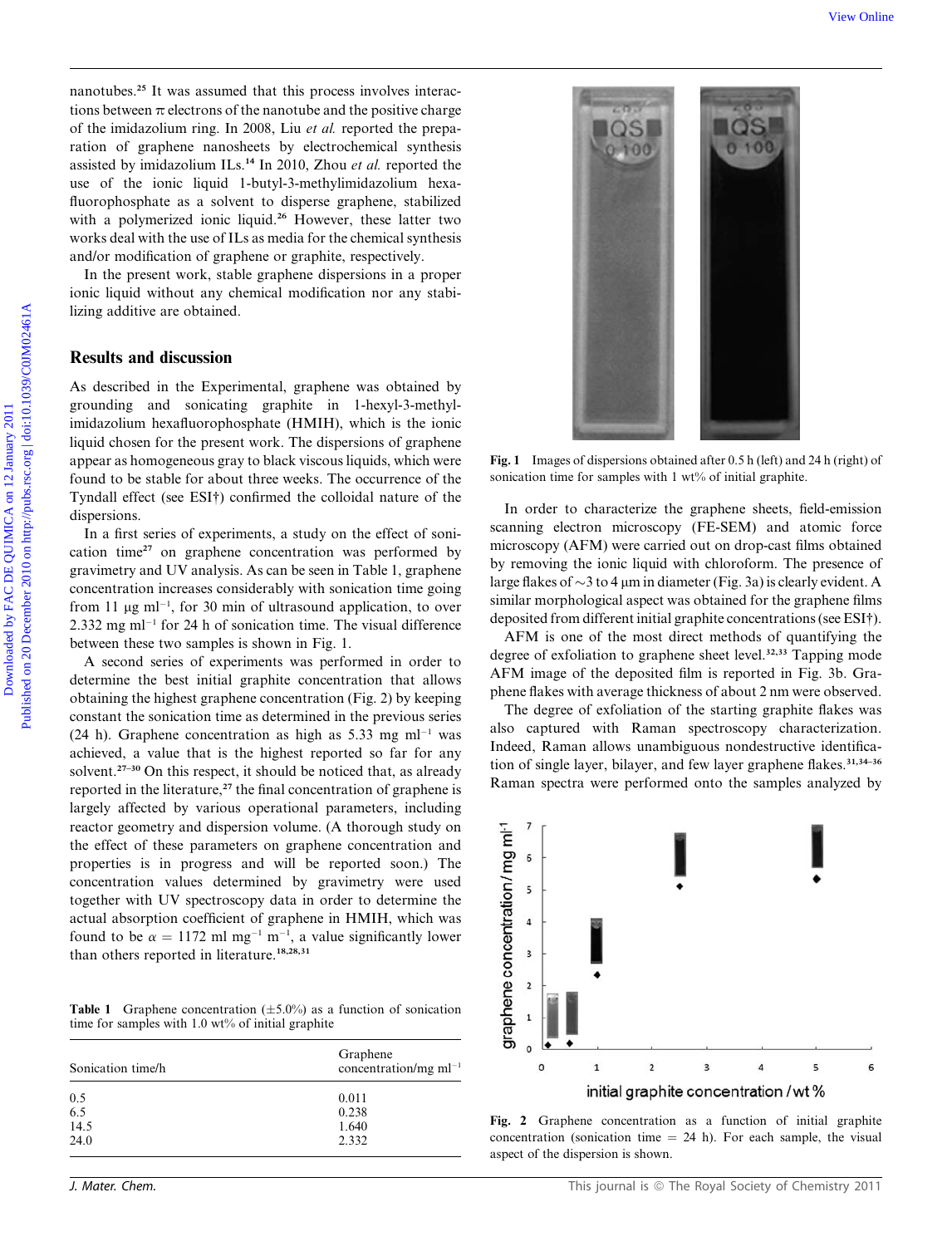

Fig. 3 (a) FE-SEM image and (b) 2D tapping-mode topography (15  $\mu$ m  $\times$  15  $\mu$ m). AFM image and height profile of the graphene flakes obtained from 5.0 wt% dispersion of graphite in HMIH.

AFM. A representative Raman spectrum of the graphene flakes reported in Fig. 3 compared with pristine graphite is shown in Fig. 4a. The presence of the main peaks of graphene<sup>31,34-36</sup> is clearly evident: the G band at  $\sim$ 1570 cm<sup>-1</sup>, the 2D band at  $\sim$ 2690 cm<sup>-1</sup>, and the disorder-related D peak at  $\sim$ 1350 cm<sup>-1</sup>. The 2D peak of graphite consists of two components and the main peak is upshifted to 2713 cm<sup>-1</sup>. The disorder related D peak is present also in the initial graphite powder, but its intensity is higher for graphene; according to Sun *et al.*<sup>37</sup> we assign this finding to the edges of the submicrometre flakes we produce. As far as graphene spectrum is concerned, the wavelength of the 2D peak (full width at half maximum  $= 85 \text{ cm}^{-1}$ ) for the sample with 5.0 wt% of initial graphite is similar to that of bilayer graphene. $31$ Fig. 4b shows Raman spectra of samples obtained from the other initial graphite concentrations. The Raman spectra of the samples obtained from 0.1 wt% and 0.5 wt% of graphite in HMIM show a significant change in the shape of the 2D band signal; the 2D peak consists of two components at 2683 cm<sup>-1</sup> and 2705 cm<sup>-1</sup>. The Raman spectra of the samples obtained from 1.0 and 2.0 wt% of graphite in HMIM show a single 2D peak; according to what reported in ref. 34, these data indicate the obtainment of a better exfoliation of the graphite sheets as higher the initial concentration is. The 2D band signal is broader than that reported by Green and Hersam, $31$  thus suggesting that the film structure consists of a stacking of layered graphene sheets.

# Experimental

# **Materials**

Graphite flakes, HMIH, methylene chloride, and chloroform were purchased from Aldrich and used as received without further purification.



Fig. 4 (a) Raman spectra of graphene obtained by exfoliation starting from 5.0 wt% of graphite in ionic liquid; the Raman spectrum of graphite has been reported as reference. (b) Graphene spectra for samples obtained from 0.1, 0.5, 1.0, and 2.0 wt% graphite in HMIH.

#### Graphene dispersion in HMIH

General procedure: mixtures containing various amounts of graphite flakes and HMIH (5.00 g) were grounded in a mortar for 10 minutes; then, they were put in a tubular plastic reactor (i.d. 15 mm) and placed in an ultrasonic bath (0.55 kW, water temperature  $\approx 25$  °C) for 0.5, 6.5, 14.5 or 24 h. Finally, they were centrifuged for 30 min at 4000 rpm; the gray to black liquid phase containing graphene was recovered.

Best conditions: 3.5 ml of dispersion (5.0 wt% graphite in HMIH) was sonicated for 24 h. After centrifugation (see above) a graphene concentration as high as  $5.33 \text{ mg ml}^{-1}$  was obtained.

#### Gravimetric and UV analyses

In order to determine the actual graphene concentration, the graphite dispersion was divided into two fractions having known volume. The first one was filtered through polyvinylidene fluoride filters (pore size  $0.22 \mu m$ ) in order to directly weigh the amount of dispersed graphene. The second one was analyzed by UV analysis by using a Hitachi U-2010 spectrometer (1 mm cuvette). The above gravimetric data allowed us to determine the absorption coefficient. In detail, from a known volume of initial dispersion several dilutions were done and the absorbance at a wavelength of 660 nm18,28,31 was measured. Absorbance plotted versus concentration (see ESI†) gave an absorption coefficient  $\alpha = 1172 \text{ ml mg}^{-1} \text{ m}^{-1}.$